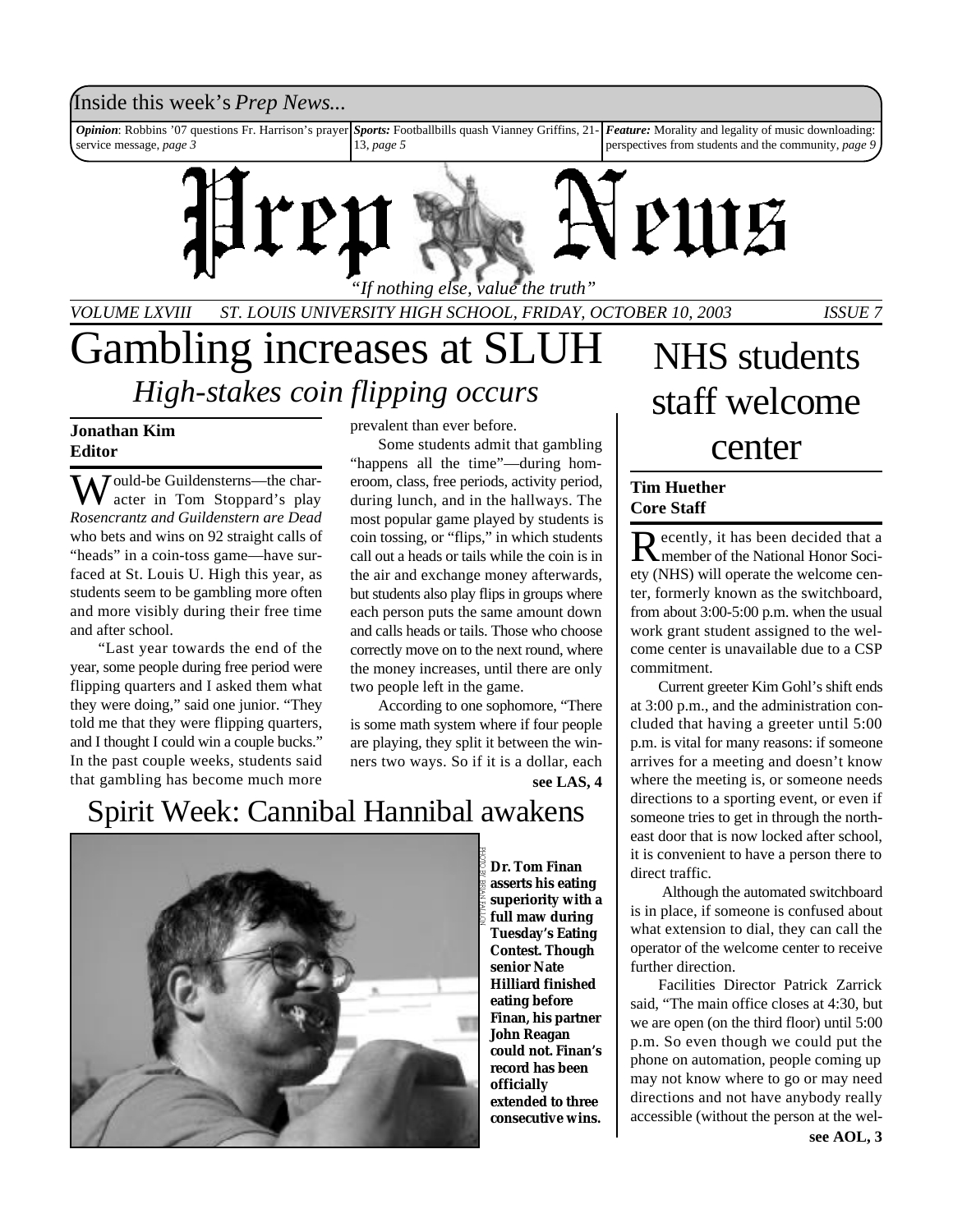# 2 **News** October 10, 2003 Ambassadors visit Cardinal Glennon Hospital

## **Tim Elliott Reporter**

O n Tuesday Oct. 7, 2003, five St. Louis U. High President's Ambassadors went to Cardinal Glennon Children's Hospital after school. The group arrived around 3:30 p.m., but because the room closed at around four, the ambassadors were soon asked to leave, departing around 4:15 p.m.

Upon arrival, the group visited eight children in a large playroom. The ambassadors brought Beanie Babies, baseball cards, and a Polaroid camera for the kids. The ambassadors used the camera to take pictures of the kids hanging out with the ambassadors and then gave the pictures to them. The group arrived during arts and crafts time and helped out as the kids painted pillows and fabric.

Senior Pat Lyons organized the trip

# ACES washes cars for cash

## **Brian Krebs Reporter**

Let a Sunday, Oct. 6, the Associa-<br>
tion for Cultural Enrichment at SLUH ast Sunday, Oct. 6, the Associa-(ACES) held its annual car wash in the upper parking lot.

The car wash lasted from 11 a.m. to 4 p.m. About 15 ACES members washed over 40 cars. At a rate of seven dollars per car plus donations, ACES made an estimated \$500.

ACES president Dan Heard explained that the some of the money will go toward ACES' first mixer. However, ACES moderator Spencer McCall added that a portion of the money will also go to the ACES retreat in March. The retreat is scheduled to take place at the King's House, and all ACES members are invited.

The ACES car wash fundraiser first took shape three years ago. The officers at the time saw it as a good way to fund their activities throughout the year. It was sucessful, and now it has become a yearly tradition.

by getting in touch with Rebeca Charlton, the Childcare Director at Cardinal Glennon.

Lyons summed up the visit by saying, "Those kids don't get a lot of visitors up there around their age. It was a really good experience for them that they could have someone to talk to and have fun with. At the same time it was cool for us because we got to meet some really nice kids."

One ambassador was able to visit a few other hospital rooms and drop off some Beanie Babies and baseball cards, while the rest of the ambassadors remained in the playroom for the duration of their visit.

One of the ambassadors who made the trip, junior Steve Lestmann, said, "It was a fun time. We weren't there very long, but we could tell we made a difference when we were there."

Heard commented that there was very nice weather on the day of the car wash, which made the experience more enjoyable.

Heard added that ACES is considering another car wash this spring. Heard explained that the efforts of both the officers and McCall made the fundraiser successful.

Heard concluded, "Overall, I think it went well. We had a good turnout," which included alumni and faculty.

McCall said, "It was good to see the guys come up from the group and spend time together. They worked hard and enjoyed it."

McCall's only misgiving was that the car wash was not publicized enough. He hopes to get the word out better next time, in order to draw an even greater turnout.

While there are no plans for other ACES fundraisers, aside from a possible spring car wash, ACES will have both a toy and clothing drive to benefit charities, as they did last year.

President Paul Sheridan, S.J., stated that "some of the most moving moments at Saint Louis U. High are perceived when our young men help children who are afflicted with many challenges, be it health issues, serious impoverishment, or neglect. Our young men rise to the occasion because their hearts are moved, and they are cognizant of the gifts they have received. This is the way Christ would have them act."

Lyons stated that many ambassadors wanted to go to Cardinal Glennon, but that few were chosen to go because of the small number of volunteers needed for this event. The President's Ambassadors make two trips to help at local children's hospitals each year. The President's Ambassadors' second visit to a local children's hospital will occur some time in the spring.

# Alum Richard Carr releases 8th album

# **Brian Fallon Assistant Editor**

Richard Carr, '80, is releasing his<br>
Reighth album of classical piano muichard Carr, '80, is releasing his sic, *Momentae Intimate.*

Carr described his newest album, saying, "It reflects intimate moments in people's everyday lives and their thoughts.... There are many different moments in the day, but it's about the awe of being in front of it."

Carr feels that his music is a blend of classical piano, jazz, and pop. His albums are produced under his own record company, Rec'd Music, Inc. Carr has also mentioned that he will be releasing two additional albums before the end of February.

Also connecting *Momentae Intimate* to St. Louis U. High are the album cover and inlay photos, taken by Facilities Director Patrick Zarrick on a trip to Upper and Lower Antelope Canyon just outside of Page, Ariz. The canyons are slot can**see D, 8**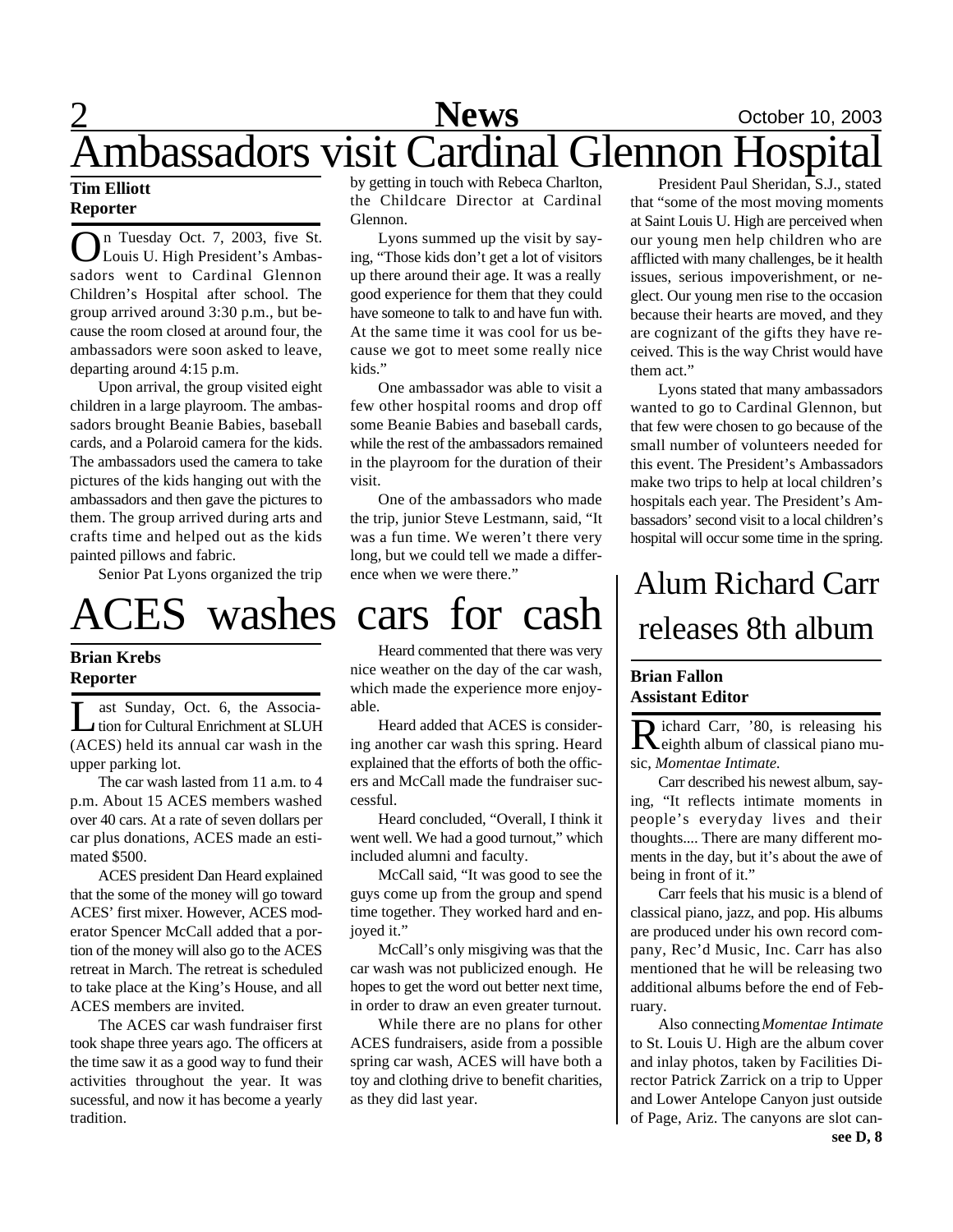# October 10, 2003 **Opinion** 3

# LETTER TO THE EDITORS

# Freshmen respond to space weapons prayer service

To the Editor:

We are writing in response to Father Harrison's speech at Monday's freshman prayer service. We would like to say that we and other freshmen felt that his speech was misplaced. While we are most definitely in favor of freedom of speech and our other constitutional rights protected by the first amendment, we feel that a prayer service is a time for reflecting and/or praising and worshipping God, not an open political forum. We feel that declaring the Orbital Weapons System (OWS) program immoral, even if connected to a Bible reading, is not appropriate material for a prayer service. There are a plethora of opportunities at SLUH for anyone, faculty or student, to express their political views, namely the political clubs, such as Young Republicans, Issues Club, etc. We believe that there is a clear separation in the Constitution between church and state, and this shall not be violated by either party for any reason. We, as forthcoming representatives of a portion of the freshman class, would like an apology from Fr. Harrison, be it in the form of a letter or public address.

Additionally, we would like to comment on Fr. Harrison's open criticisms of the OWS, nicknamed "Star Wars" by the media. While his intentions were good and most certainly had a point, we believe that he has misinterpreted some of his information. Fr. Harrison stated during his speech that three popes have condemned the arms race as being "harmful to the poor." He then proceeded to comment that because of this, space-based weapons are immoral and contrary to God's peace. We would like to say that, while in no way, shape, or form are we opposed to Federal Aid Programs for the poor and disadvantaged, we believe that the context of the popes' addresses were referring to the *unncessary* and *excessive* buildup of *offensive* nuclear weapons. Pope John XXIII, in his *Pacem in Terris* (Peace on Earth) encyclical, states the following: "We are deeply distressed to see the enormous stock of armaments that have been, and continue to be, manufactured in economically more developed countries...Consequently, people are living in the constant grip of fear. They are afraid that at any moment the impending storm may break upon them with horrific violence. And they have good reasons for their fear, for there is certainly no lack of such weapons" (Paragraphs 109 and 111). The pope is clearly referring to the unnecessary buildup of offensive nuclear weapons. The pontiff never mentions spacebased defensive weapons as being part of the arms race in any context. The *only* space-based weapons that have ever been authorized by the Congress of the United States are not offensive weapons at all, but are instead defensive interceptor weapons, meant to shoot down any nuclear attack against U.S. soil.

In conclusion, Fr. Harrison's speech was not only misplaced but incorrectly reflected the pope's point of view and the true issue, and was not appropriate material for a prayer service.

Sincerely,

Paul Robbins '07 and an anonymous freshman contributor

# AOL

(from 1)

come center)."

Although necessary, the job of operating the welcome center isn't very involved, and a student can easily get homework or other work done while successfully completing the task.

Last year, the job of operating the switchboard was covered by both Gohl and former switchboard operator Midge Mans, who were able to cover the 3:00- 5:00 time slot and the rest of the school day by alternating shifts throughout the week. However, this is no longer possible due to the dismissal of Mans during the summer.

Members of the administration recognized that having no one at the switchboard between 3:00 and 5:00 would be a problem prior to the first day of school. It was initially thought that third floor employees would be able to cover the time slot by committee, with a different person working each day. However, after trying this system during Gohl's vacation over the summer, and with schedules getting busier as school approached, it was deemed that this was not the best way to approach the issue. The idea was brought forth that a student could run the welcome center as part of his work grant.

Sophomore Tim Seltzer was the work grant student chosen to run the welcome center after school. However, Seltzer presently attends CSP at McCormick House on Thursdays, and therefore cannot operate the welcome center after school on that day. Because all NHS members are required to complete service hours in order to remain members and because some were in need of hours and a place to complete them, the move seemed like a natural fit.

Principal Mary Schenkenberg con-

tacted NHS moderator Jean Elliott to see if she could find anyone in the NHS interested in working the welcome center for service. After discussing the idea with the NHS officers, last week Elliott went to junior and then to senior homerooms to ask members if they were interested in doing the task. Because many students were already completing their service elsewhere, only about four or five volunteers were found, but that size group was just right because there is only one time available each week.

"A lot of the kids have their service somewhere else so we were just hoping to find a couple of kids that might need some service hours, and we were able to find a couple of volunteers," said Elliott.

Schenkenberg then contacted the interested NHS members to confirm their interest and gave the names to Gohl, who scheduled the dates that they would operate the welcome center.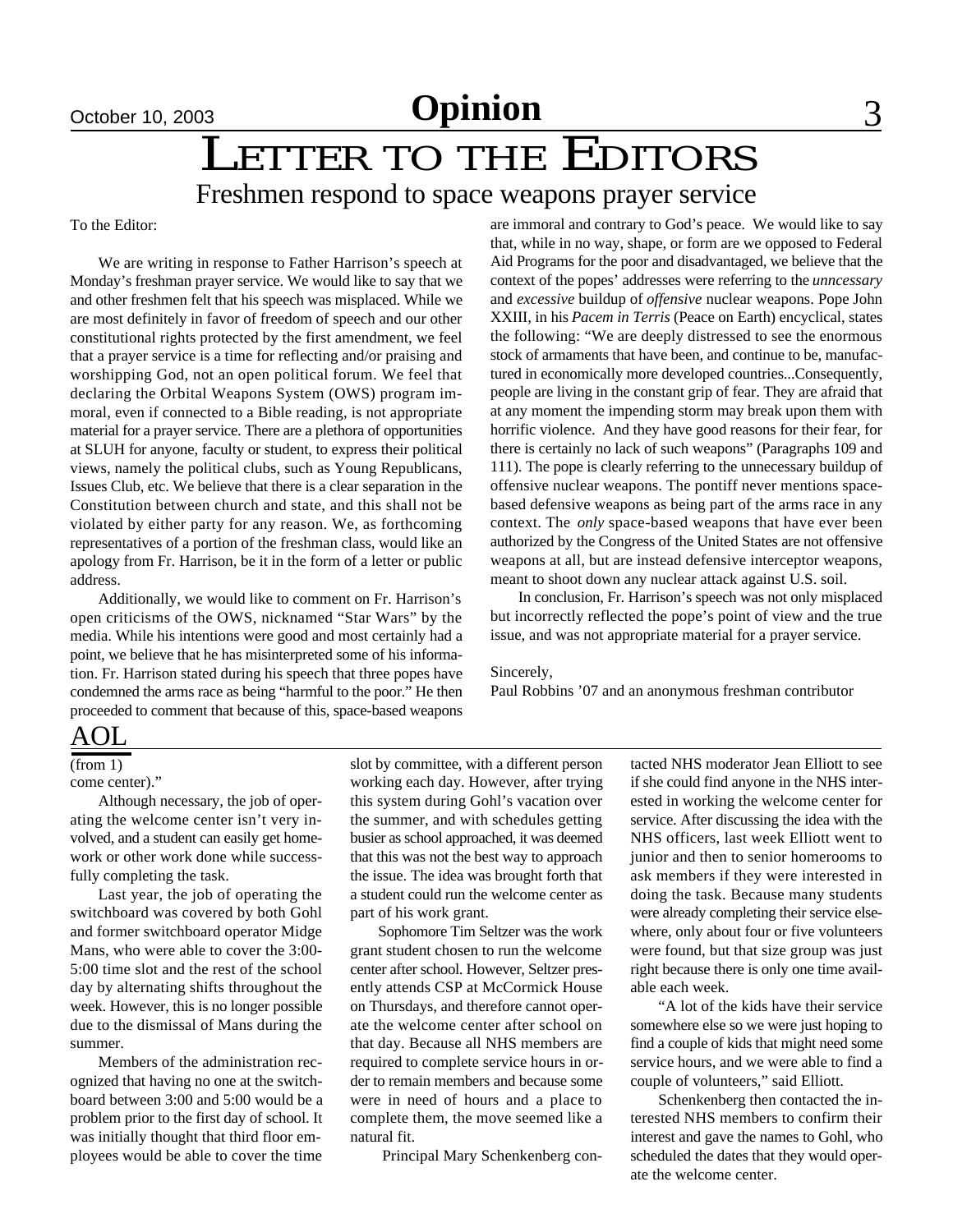# $\overline{\text{LAS}}$

person gets 50 cents." (from 1)

It is unclear how many people actually participate in gambling at SLUH. Some students estimate about 15-30 people in their respective classes gamble on a regular basis; however, others say as many as half to two-thirds of their class gambles.

"There are probably a good 30 people who do it twice a class period in the sophomore class," said a sophomore.

"It's pretty common," said another student. "You can pretty much walk down the hall any day of the week and see people playing."

Most students have a group to gamble with, but others will flip with anybody interested in playing the game. "A group of friends do it," said one junior, "and I don't do it outside that group."

Another junior said, "My friend and I will do it throughout the week and keep tabs on the wins and losses. Usually at the end of the week, we will see who won."

"There are a lot of kids that do it. You can just ask anyone to see if they want to play," said another junior.

"People play with anyone who wants to. Some people play with those who are bad at it, trying to win money off of them, but nobody in particular," said a sophomore.

Although some of the students claim that gambling "isn't necessarily to make money," some of the bets can reach fairly high stakes, leaving the losers to attempt breaking even. Although the most common figure for a bet is one, five, ten dollars, the coin flips can range up to \$50. According to one junior, in one group kids "place \$20 to \$50 bets."

When students lose big, however, they are not necessarily upset. "I didn't really care (after losing a big bet)," said one student. "If you get mad, then you won't get your money back. It is all right because I have a lot of money because I work a lot."

"The most I won is \$80 in one day," commented one student. "It all evens out in the end, so once I break even, I'm done."

"At the (eating contest) in the bleach-

ers, this kid kept flipping, trying to win his money back, but he wound up owing like \$10," said one sophomore.

"Sometimes when you are up a lot of money, you can get carried away and end up owing money," said a junior.

Many students say that the largest amount of money lost was when one student jokingly bet \$100 on one flip and lost the bet, and ended up owing \$100 dollars.

Aside from flips, a couple students estimate that 10 to 15 percent of the gambling done at school is played on pool games, on football games, with dice, with cards, or with "rock, paper, scissors."

"We played in the pool hall. I was just playing with friends, and they wanted to bet on it," said a junior. "We didn't play for much, just one or two dollars a game. Every once in a while I would play with my friend against people we didn't know."

"We do football pools every week," said one student. "There is a pool where you put money into a pot, and you try to pick the winner of the games. Whoever gets the most right gets the money. The pot has been as high as 50 and as low as about 20 or 30. Usually about 10 to 25 people participate in these pools."

According to a sophomore, students play dice by betting on rolling a number between two other numbers and reaping the results. One form of gambling with cards is called "in-between."

"In-between is a card game played with the whole deck save jokers," said one student. "The ante is either one, two, (or) five dollars. Two cards will be flipped on your turn. You bet on this with any amount of money you want that the next card drawn will be in between the two flipped cards. If the next card flipped is between those two cards, you win the bet. If the next card flipped is the same as either of the two cards, you need to double the pot."

Gambling occurs outside of school as well. "I just play with my friends outside of school," said one student. "I play poker with a group of guys. We primarily play poker, in-between, Texas Hold-'em, 7 card stud…. Gambling is kinda common on and off school."

"People go to other people's houses to play cards or flip if they see each other," said one sophomore.

Despite the rule in the Parent-Student Handbook prohibiting gambling, one student "didn't really think of the rule. It never crossed my mind." Most of the students who gamble do not think that it was a big issue.

"I guess people really know about it. It was never really talked about. Gambling wasn't deliberately done to break the rules," said one junior.

"It's their money, and they can do what they want with it. It's not SLUH's problem. They could just as easily go outside of SLUH to bet," said one junior.

"Things can get out of hand. If someone owed someone else a lot of money, and the kid didn't pay, the guy might do something to him," said a sophomore.

"When it gets to be like crazy amounts of money, it gets out of hand, but for a couple bucks, it's no big deal. It is OK when people know their limits," said another junior.

"I think gambling is fun, an adrenaline rush. As long as it doesn't get out of hand, it isn't that big of a deal," said one junior.

One student said, "I don't think that there should be a rule against gambling. There should be guidelines that say how much is too much—even 20 bucks is a lot of money. Maybe the line should be that no bet is more than five dollars, and you can't win more than a certain amount of money. There should be more restrictions, but we shouldn't get rid of it all together."

Theology teacher Jim Linhares believes that gambling should be considered on a continuum. On one end, there is lighthearted fun, and on the other there is "someone who comes back to their home equity loan for another five or 10 grand because they really think that they can get back to even.

"The trouble is that it is hard to know where somebody is along that continuum. Fundamentally, what is going on in gambling is the thrill of chance. When you win, it is at somebody else's expense. The problem is that some people get addicted to that rush of risking and winning and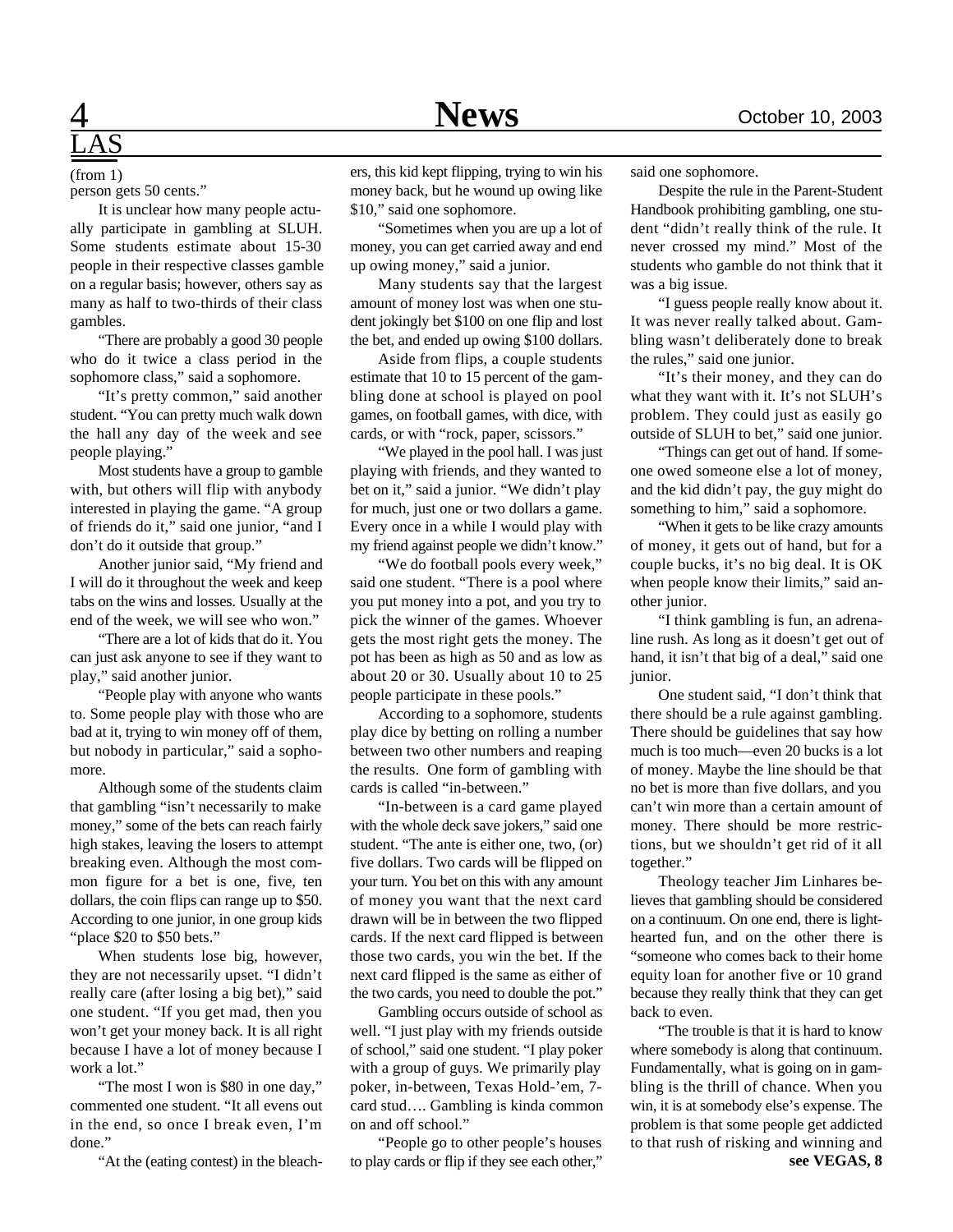# October 10, 2003 **News** 5 Footbills overcome deficit, defeat Vianney

## **Greg Fox Core Staff**

The Jr. Bills headed into last<br>
football game at Vianney he Jr. Bills headed into last Friday's with plenty of momentum and looked to pick up even more against a tough MCC foe in south county. The Jr. Bills were up against a Vianney offense that featured three players with college football potential, but their defense was more than up to the challenge, as they had only allowed seven points in the past three games. The Jr. Bills' offense, however, led the way with 275 total yards as SLUH came out on top, 21-13.

Vianney opened the game with the ball, which they immediately put into the hands of their college recruit running back Brandon Holland. Holland received the ball on every play of Vianney's opening drive and ran the ball down to the SLUH 22. With Vianney threatening, SLUH's defense answered the call by forcing a fumble. Defensive end Matt Maisak jumped on the ball.

The Jr. Bills have forced 15 turnovers

RUSHING: **SLUH,** Simmons 17-94, Hoffman 16-62, Behr 1-(minus 13). **Vianney**, Holland 23-86, Hewitt 5- 6, Soda 1-1, Albright 1-0. PASSING: **SLUH**, Behr 8-15-132. **Vianney**, Hewitt 11- 27-145. RECEIVING: **SLUH**, Morgan 3-95, Herzberg 3-31,

Warner 1-5, Hoffman 1-1. **Vianney**, Holland 7-101, Beal 4-44.

KICKING: **SLUH**, Simon FG 0-1, XP 3-3. **Vianney**, Holland XP 0-1, McDermott XP 1-1.

> so far this year, while giving the ball away only five times. Head coach Gary Kornfeld commented on the Jr. Bills' ability to force turnovers an average of three times a game, "(Players are) putting themselves in the right spot at the right time, and I think they're being aggressive." He also

said that the Thiefbills work on stripping the ball in practice, one of the main reasons why most of their takeaways have been fumbles.

> After SLUH went threeand-out, Vianney took the ball over at their own 28 and gave the ball once again to Holland. Holland took the ball to midfield, where Vianney attemped a pass. The pass hit sophomore standout defensive back Paul Chaney in the hands, but Chaney could not come down with the ball.

> Vianney kept on moving the chains, and at the end of the first quarter, the ball was deep in Jr. Bills territory. Vianney would punch the ball in 20 seconds later

for the first score of the game and added the extra point to make it 7-0.

The two opposing forces traded two posessions each in the next five minutes with no major results. As the Jr. Bills received their third possession of the quar **see HWY 67, 11**

# Soccerbills win four more, remain undefeated

## **Pat Miller Reporter**

After grinding out a win at Summit on<br>Wednesday, the Soccerbills headed Wednesday, the Soccerbills headed to Vianney on Saturday night to take on the Golden Griffins. They did not come ready to play, and they often failed to string together more than a few passes in the first half. However, Joe Germanese put on a dribbling clinic midway through the half and ripped a shot past the Vianney keeper for a 1-0 lead.

After regrouping at the half, the FIFAbills overwhelmed the Griffins in the second half, as sophomore Billy Ferris scored to make it 2-0 and junior Scott Brown added two headers to complete the scoring at 4-0.

 On Monday, the Jr. Bills began the Rick Hudson Memorial Tournament at Soccer Park with a game against Fox. The match was over before it started, as the Undefeatedbills took the game 9-0. The

Jr. Bills got three goals from Brown, two from Dan Gravlin, and one apiece from Germanese, Ferris, Dave Mueller, and Andy Leindecker. "It was total domination," said keeper Bart Saracino.

 Tuesday, the Soccerbills took on the Dragons of St. Mary's. The game was physical from the start, and three yellow cards were issued during the game. Despite playing with what head coach Charlie Martel called a "lack of intensity," the Jr. Bills were up 2-0 at the half with goals from Germanese and junior Tim Wier. The play did not improve much in the second half, but Germanese added another goal to make the final score 3-0.

 On Wednesday, the Soccerbills took on Edwardsville, one of the better teams in the area. The Jr. Bills felt they needed to make an impression, as Edwardsville removed SLUH from its schedule prior to the season, and Germanese again got them started off on the right foot as he buried a

shot off a nice set piece to open the scoring. After Edwardsville tied the game at one, Germanese, with the help of a deflection, buried another free kick using the exact same play to break the tie. Ferris added another to make it 3-1, but the Tigers scored a late goal to make it 3-2 at the half.

 Again the coaches breathed life into the lethargic squad, and the Jr. Bills picked it up in the second half. With about 15 minutes left, sweeper Brent Zang played a ball out of the back to Pat Miller, who toe-poked it towards the sideline. Germanese, who showed amazing hustle, kept the ball alive and won the endline, where he found Mueller open in the middle. Mueller buried the pass for the Jr. Bills' fourth goal, which would be the last of the game.

In the semifinals tonight, the Soccerbills will take on Marquette. The game is at 8 p.m. at the Soccer Park.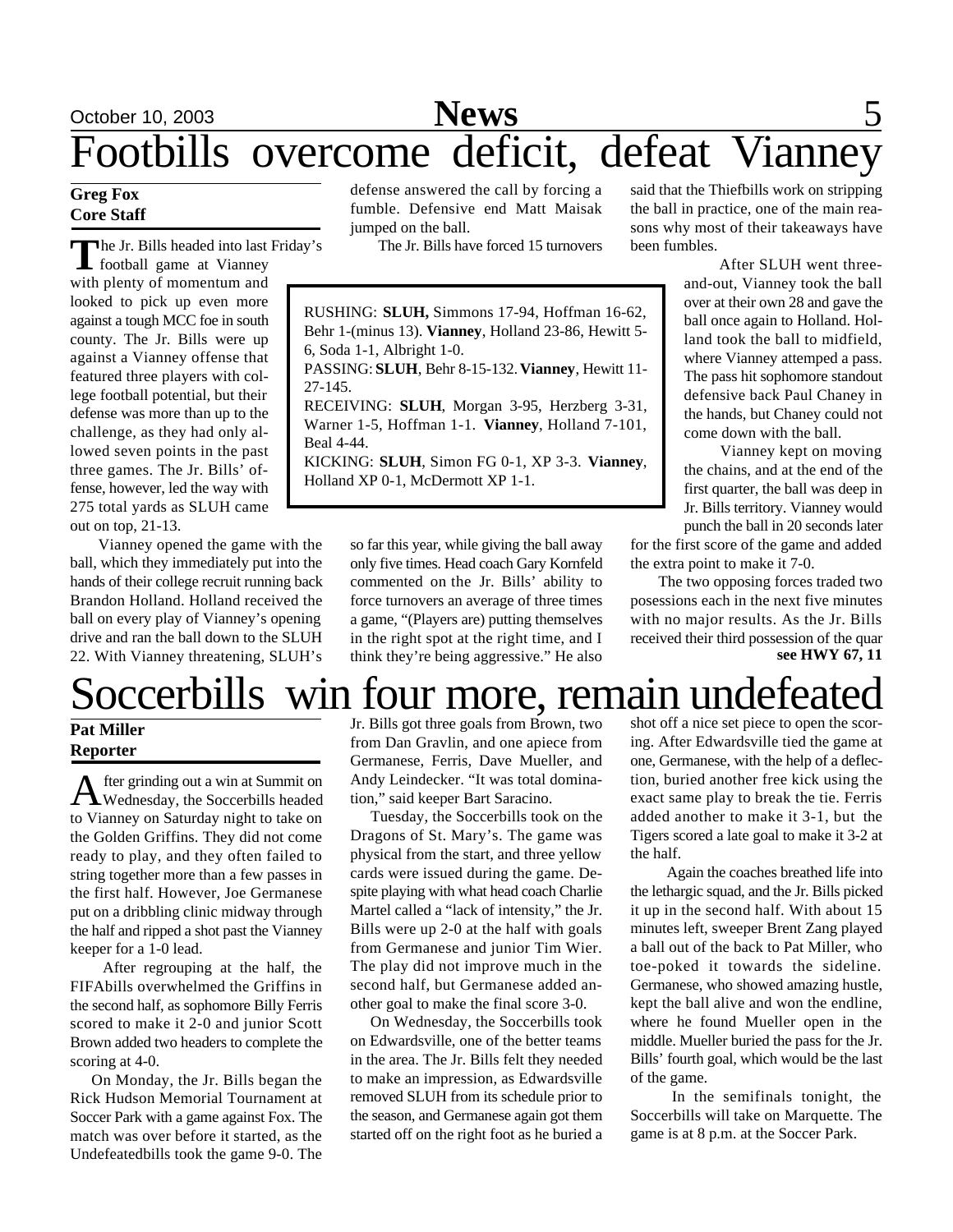# 6 **News** October 10, 2003 XC nabs 3rd at Jesuit, hopeful for postseason

## **Henry Samson Reporter**

On a day that the St. Louis U. High<br>cross country team was joined by n a day that the St. Louis U. High fellow Jesuit schools from across the Midwest and the sun was shining so brightly it almost burned, the varsity Runnerbills walked away with a thirdplace finish.

Though the race numbers seem disappointing, head coach Jim Linhares remarked, "We shouldn't walk away with our heads hung in shame. I don't want to make excuses, but we didn't run a few key varsity contributors." Despite missing its number one and two men, the varsity team raced fierce and competitively.

 Finishing behind Rockhurst from Kansas City (44 points), and DeSmet (70 points), the varsity cross country team scored 81 points. Still, the team is confident as it marches down to the premier races of the season: conference, district, sectionals, and state. Finishing 11 points behind DeSmet without a full varsity squad, the team showed how ready it is for the postseason.

 After getting out to a blistering first mile of 5:16, Danny Meier came through as SLUH's top finisher for the second time this season with a 17:08 eighth-place finish. Right on his heels was Chris Arb, finishing three seconds afterwards in 17:11 for 11th place. Meier and Arb have earned reliable scores for the top seven ever since they were called up after the first race of the season.

 Sophomore Mike Jonagan has been getting exponentially better each week since racing in his first varsity race. Setting a personal best for the fifth race in a row, he ran a 17:23 for 18th place. Jonagan has not let all this sudden success get to his head, though. He still is rather easygoing at practice but a fierce competitor during the races.

 The remaining varsity team followed with sophomore Ben Murphy-Baum (17:25), junior Joe Carlson (17:33), junior Matt Dirnbeck (17:41), and John Oliver (17:52). The last few spots on the varsity

team are still up for grabs and will be decided at the Metro Invitational and the MCC Championship in the next two weeks, both of which promise to be as exciting as ever.

 The JV team was handed its first second-place team finish of the season. It finished a slim eight points behind Marquette, a Wisconsin team, in an unusually fast JV race. Even though Joe Marincel had a truly superb race, winning the individual title with a time of 17:39, the numbers just didn't add up for the team.

 Not intending to make any excuses, coach Linhares pointed out to the team that, "If you look at Marquette's top five JV runners' times, and compare them with Marquette's bottom five varsity times, the athletes running in the JV race's times were about 40 seconds better."

 With the dust settling from the explosive JV race, all 32 freshman XCbills joined at the line, eager to battle for first place. Pete Heagny was again SLUH's

**see JESUIT XC, 7**

# Polobills rammed by MICDS,

## **Dave Marek Reporter**

For the St. Louis U. High water polo<br>team, it was a week of great team, it was a week of great contrasts. After trouncing Oakville 17-0 on Tuesday, the Polobills suffered a gutwrenching 11-2 loss on Wednesday to their arch-rivals MICDS.

Tuesday's game proved to be an opportunity for the majority of the Speedobills to shine. Andy Withington and junior Tim Heafner led the team in scoring with four goals each. Contributing to the win, Nick Konczak showed his prowess with three goals and three assists. The lopsided score allowed the Baudenbills to experiment with players at atypical positions. Heafner and Kevin Lane made their goalkeeping debuts against Oakville, and as the score demonstrated, they lived up to the challenge of one of the hardest positions in the

sport. In the end, the Oakville team was badly outnumbered and was soundly defeated.

In a drastic contrast from Tuesday's win, the Polobills suffered their second defeat of the season to MICDS. Lacking their usual aggressiveness and energy, the Polobills' offense was unable to capitalize on their many opportunities to score. Throughout the game their shots came close but often failed to hit the mark. "We played well; the shots just didn't hit the goal," commented Brad Witbrodt.

In fact, SLUH and MICDS had nearly the same amount of shots, but the Polobills' shot accuracy was low while MICDS scored more often.

From the start of the first quarter, it was apparent that chaos would dominate the game. On the first swim-off, there was some confusion as to whether the Polobills had false started. After this initial setback, SLUH's set offense was unable to gain

enough momentum to turn the game in their favor. At times, the MICDS defense prevented any passes from goalie Paul Guest to his teammates on offense.

MICDS launched a counterattack and scored the first goal of the game off a missed shot by the Polobills. The Speedobills' offense was motivated after the first MICDS goal, but despite their many chances, the offense failed to capitalize on many of their opportunities.

Scoring on most of their chances, MICDS widened their lead to four goals. Despite the widening margin, the Polobills fought for a goal as junior Tim Szewczyk freed himself from his guard and gave Kevin Vincent a perfect scoring setup. The quarter ended with MICDS leading 4-1.

In the next two quarters, the Speedobills' offense was uncharacteristically shut out. Due to unusually lax foul **see SINKING, 7**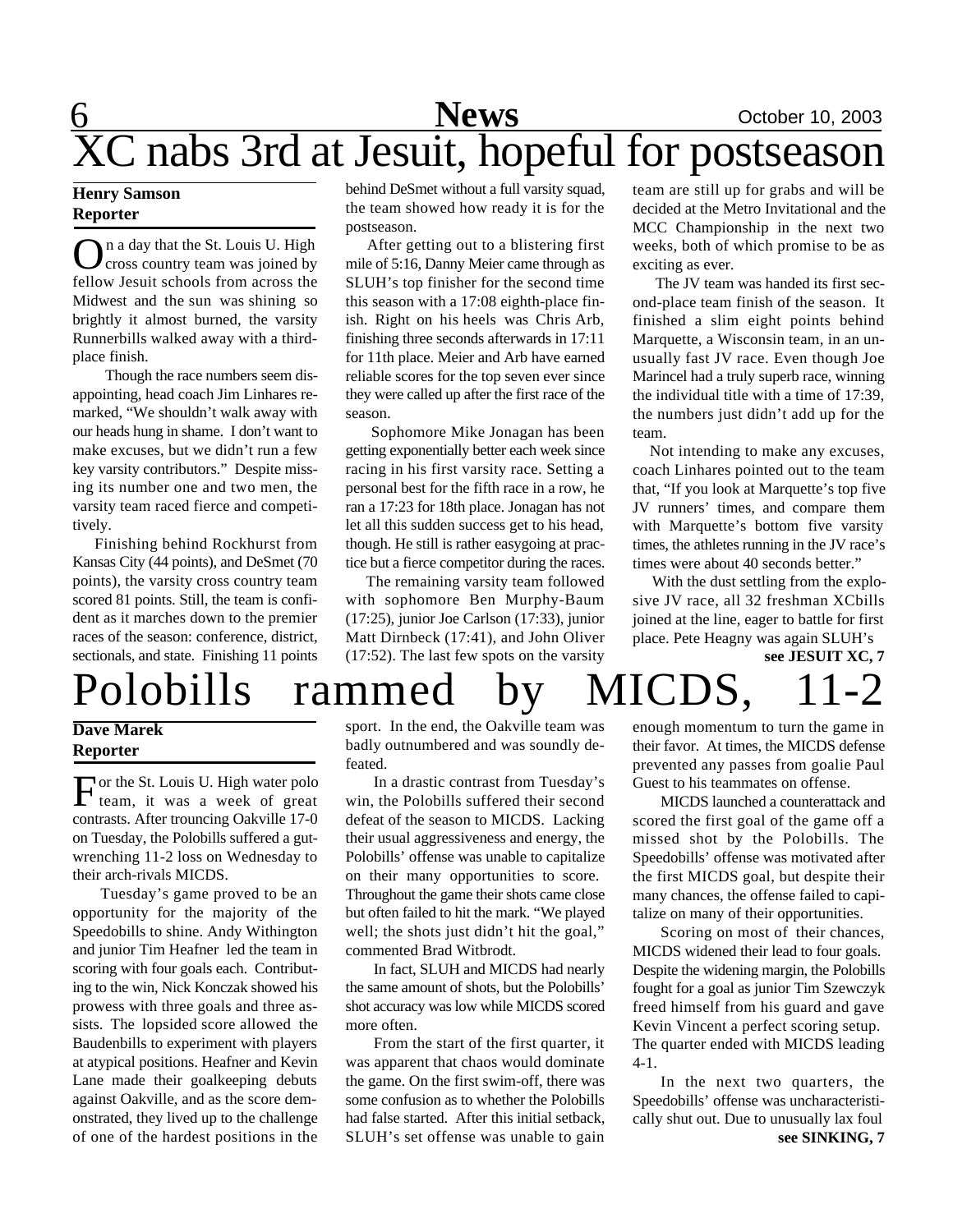

## **Bradley Naert Reporter**

The St. Louis U. High Busiebills laced<br>up their skates for the first time this he St. Louis U. High Busiebills laced year against the Lafayette Lancers at the annual Webster Top Hat Tournament last Thursday night at the Webster ice rink. Many new faces appeared in the varsity squad, including sophomore Alex Primo starting in net and classmate Evan Boff at winger.

 The Cujobills got off to a slow start, allowing the Lancers to get ahead of them by one, until forward Brad Naert put the puck in the net on a power play goal, which evened the score, 1-1.

The score wouldn't stay tied for long,

# JESUIT XC

### (from 6)

first freshman finisher with a very fast time of 18:35, followed by Nate Banet, who was also under 19 minutes. These two and many other freshmen ran outstanding races, but it wasn't enough to match strong teams from Dallas and Houston.

 However, the JV and freshman teams have no need to feel down about the day, as 33 runners set new personal records and walked away from Saturday with a well-deserved sense of accomplishment. SINKING

### (from 6)

enforcement and a lackluster Polobill offense, MICDS was able to score a total of four unanswered goals.

In contrast to previous games, the Polobills' defense was too aggressive at times. After the game, Baudendistel commented that the defensive players were playing too close to their opponents, which allowed MICDS to grab and pull by the SLUH defensemen. By the end of the third period, MICDS had increased their lead to 8-1.

During the fourth quarter, Konczak successfully increased the SLUH tally with a shot from the perimeter, but the team was otherwise unable to rally.

as the second period turned out to be an ineffective one for the Puckbills, who let in three unanswered goals.

 Going into the third period down 4-1 proved to be no problem, for within the first minute, Matt Pijut scored to shorten the Lancers' lead to two. The early goal gave the Jr. Bills the momentum needed to even the game with two more goals, one from Tom Fucoloro and another from Pijut, his second of the night.

 Adam Shalapin commented, "We had a few breakdowns in the second period, but overall, I think we played pretty well."

 The team's next game is tonight at 11:00 p.m. at Webster against Parkway South.

 After a long-awaited Saturday without a race, the team will be ready to battle with their MCC rivals next weekend at Chaminade. The entire team is ready to make a statement next weekend by trouncing DeSmet, CBC, Chaminade, and Vianney in what should be one of the most unique races of the year, and is possibly the best race to attend because it is a spectator-friendly course. Mark your calendars for the 18th, because it will be a day be remember. Feel free to check the team's site at www.sluh.org/xc/xc.htm.

MICDS extended their lead with three more goals and finished on top 11-2.

Overall, the offense could be characterized as lacking liveliness and speed. "I just think we didn't play with any energy today," commented junior Eric Appelbaum. The illness and resulting absence of brothers Nathan and Brendan Harris may have been a contributing factor to this problem.

Despite this loss, the Baudenbills remain optimistic about winning their upcoming games: Ladue on Friday and Parkway South on Monday, both at Forest Park Community College. These games are a perfect chance to again encourage and cheer the Polobills on to victory.

# *PICTURE OF THE WEEK*

Senior Kevin Gentsch participates in the Monday Madness homeroom competition this week by placing 70 clothespins on his face.





*prepnews@sluh.org*

Volume LXVIII, Issue 7

**Editor-in-Chief:** Brian Kane **Sports Editor:** Dave Mueller **Editor:** Jonathan Kim **Features Editor:** Charlie Hall **Assistant Editor:** Brian Fallon **Core Staff:** Tom Fontana, Greg Fox, Tim Huether **Computer Consultants:** Mr. Bob Overkamp, Mr. Tim Rittenhouse **Moderator:** Mr. Steve Missey **Advisors:** Mr. Frank Kovarik, Mr. Chris Schaeffer **Artist**: Greg Leibach The *Prep News* is a student publication of St. Louis University High school. Copyright ©2003 St. Louis University High

School *Prep News.* No material may be reprinted without the permission of the moderators and editors.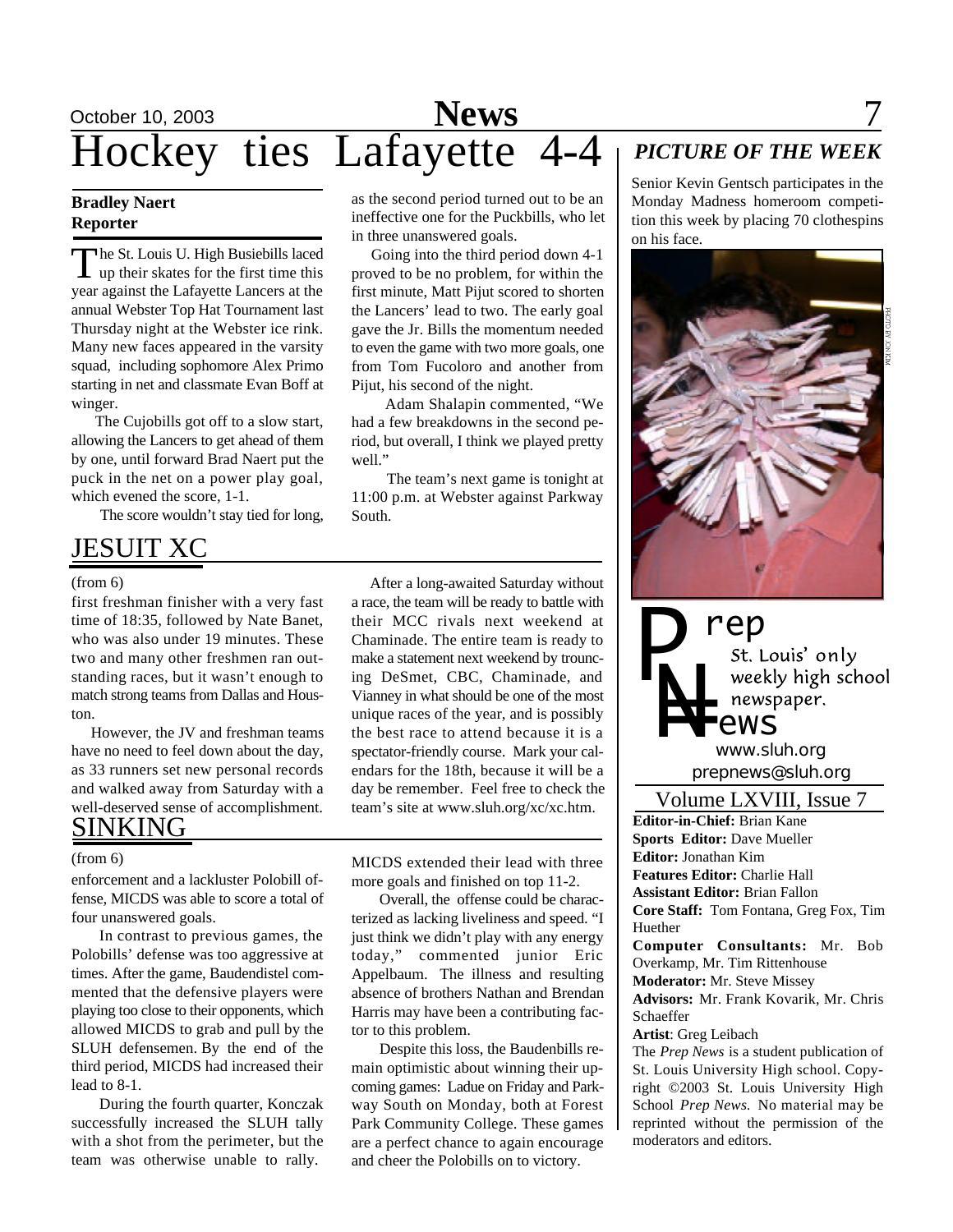# 8 **News** October 10, 2003 VEGAS

continuing to pursue the risk."

"Do I have a moral problem with guys playing cards for money in

somebody's attic where the stakes are low and nobody particularly cares?" said<br>Linhares. "No. Linhares. Somewhere along that line, things start getting closer to that guy going back to his home equity loan."

Said morality teacher Matt Sciuto, "I don't think that there is anything wrong with gambling. It's like alcohol use or anything else, it can degener-

ate quickly into being something wrong when people gamble, and it becomes obsessive, and (you become) mad over it. The Church doesn't prohibit gambling, but there is a problem in that some people can't handle gambling. I think gambling is stupid, but I don't think that it is a sin."

"Ultimately, when you are talking

# $\overline{\mathsf{D}}$

## (from 2)

yons formed during flash floods. Zarrick explained that "When the light hits them, they illuminate in glorious patterns of light."

Zarrick said, "(Carr) was in St. Louis one time visiting, and he saw some photos I had taken from this one canyon. He had mentioned that he was working on a new CD, and he asked me to e-mail him some photos that he would consider using as an album cover."

Carr's album has two of Zarrick's pictures, one on the cover, and another on the inlay of the album case. "It's literally going to be off the presses the day of the concert," Zarrick said.

Carr has performed concerts at SLUH twice before for fundraising efforts for St. Louis U. High's Outdoor Experience Club.

(from 4) about resources that are really important the line is difficult to draw between the that they are supposed to be using responsibly," said Linhares. "If they are going in the direction of gambling with those, then

they are not using the resourses very well. Say kids at SLUH are losing amounts of five or ten dollars. Well, that was lunch and that was their parents' money. On a scale that is a lot of money. Is it the best thing for them to be doing to be losing that money to someone or to be winning that money from someone? I kind of think no."

"On one level,

I don't think that there is anything wrong with wagering," said Sciuto, "but in our society, it can become obsessive. Gambling is almost like alcoholism, it's what you do with it and how you use it. In the hands of young kids, sometimes it can become really dangerous."

Said Linhares, "The school knows where gambling goes, and they know that

Zarrick said, "We did two fundraisers with Richard, and both were very successful."

The concerts took place in 2000 and 2001, both lasting around two hours. Carr and OEC then split the proceeds contributed by those in attendance.

The album is expected to be released when Carr performs at Sheldon Concert Hall on Washington Avenue on October 14, at 7:30 p.m. Zarrick said, "The Sheldon is known to be one of the most respected concert halls in the nation becuase of its acoustics."

The performance will be to support the Music for Life Program, which helps provide instruments for underprivileged youth in St. Louis.

Carr said of the album, "It might be my best work to date."

innocent person and the person who tends to be exploitative. So that they have drawn it conservatively, and said, 'No,' because they don't want it to get started that way."

"If we have a policy against gambling," said Sciuto, "I would think it would be like anything else. This isn't a place where you gamble, this is a school, a place for learning. Gambling shouldn't be something that happens on this campus."

Last Monday, Assistant Principal for Student Welfare Eric Clark received an email from a parent who, after Clark called the parent, told him that gambling happens in the junior class. On Wednesday, Clark announced the punishments for students caught gambling.

"Supposedly, (students were) flipping coins and card playing, gambling of some sort," said Clark, "and students were losing up to \$50, up to \$100. So that is when I addressed it over the P.A."

Clark continued, saying, "Years ago, there was some concern that gambling was going on in the rec room over pool games. If that is going on, I don't know if that is going on or not. Whatever form of gambling, if it appears to be gambling, I am going to assume that it is gambling. That is why I gave the general warning."

The penalty for gambling is suspension and probation. "The students will be suspended probably up to five days," said Clark, "put on probation for the rest of their life. Therefore, they will be walking on eggshells until they graduate, if they graduate from St. Louis U. High."

Clark added, "We don't want gambing at all. I just don't want them to form a habit of gambling. St. Louis U. High is not the place for gambling. I just don't think it is healthy for a young man who is probably betting his father's or mother's money instead of his own. I don't think that parents want their sons to be gambling."

Right now, although Clark is concerned about gambling, other issues are of more concern. "I am more concerned about the stealing that is going on. Gambling is an issue. The top of my list is stealing, bullying, and the third thing may be gambling. But I am concerned about it."

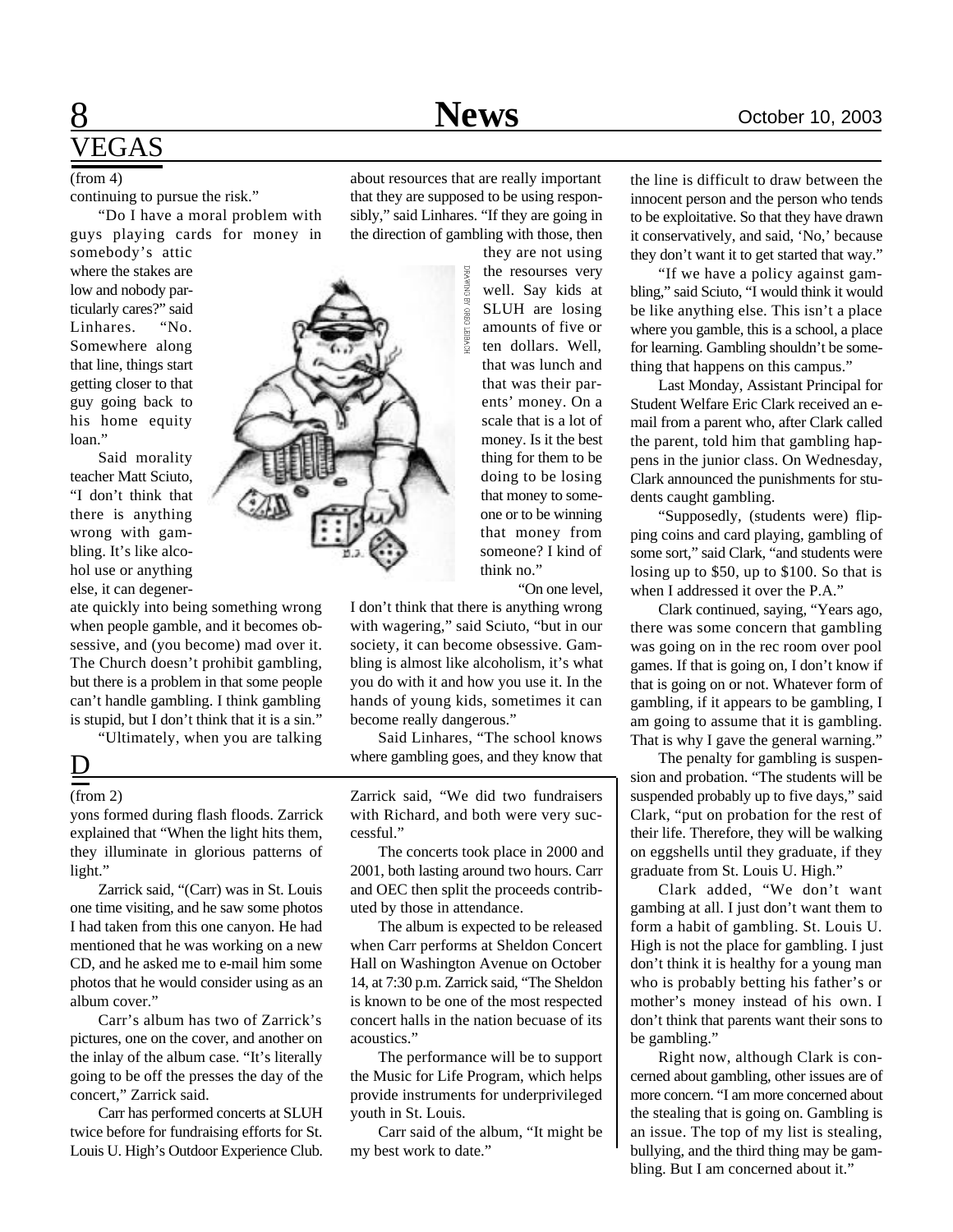# October 10, 2003 **Reature** 9 Sharing the music: legality and morality **Feature**

## **Charlie Hall Features Editor**

The recording industry has recently taken bold steps to counter what it sees as blatant acts of theft on the part of downloaders. The St. Louis area has attracted national attention in the past weeks because the Recording Industry Association of America (RIAA) has subpoenaed Charter Communications, which provides cable and DSL internet access to thousands, to release the names of certain users, and Charter has refused, citing protection of privacy as its main reason. Because of the recent local impact and the moral question involved, the *Prep News* conducted a survey of all four class years to see where the student body stands on the issue of downloading and copying music.

The *Prep News* randomly surveyed 100 students, with

varying numbers from each class. The results appear in the graphs on this page. Students were asked, "Do you consider downloading/ copying music illegal? Why or why not?" and "Do you consider downloading/copying music immoral? Why

**Students were also asked how downloading affects their music purchases. 19 said their purchases increased; 38 decreased; 43 said purchases were not affected.**

or why not?" The responses to those questions appear throughout this feature.

Senior Brian West is an avid music fan who regularly purchases records and compact discs and believes that downloading music is advantageous to the recording industry and to its artists. "Before the Napster era, I didn't really care at all about music. Since then, my actual physical music collection has grown a hundred-fold," he says.

West proposes that downloading music gives artists exposure otherwise impossible in today's commercially-driven musical market. "We're almost forced to download to get access to different kinds of music because we don't have a radio that's interested in playing different kinds of music — music that's not geared toward the lowest common denominator," he argues.

Steve Pick, Financial Manager of Vintage Vinyl, qualified West's statement, saying, "Downloading is the best marketing option ever."

In a market that does not push diversity or quality, downloading forces the industry to seek out both, West believes. "If they focus less on what's popular now and trying to create an artist that's the same as current artists who are making the money, I think people would buy more music because there would be more music that they're exposed to."

Some students agreed with West's sentiments in their surveys. "Downloading music allows you to sample an album, and I've actually purchased CDs after listening to the downloaded music. It can encourage buying," said one student.

"If I download a CD that I like, I'm more encouraged to see

the artist live than if I never heard their CD," said another.

Does downloading eventually result in more CD purchases? West believes so. "If you can get 200 more people listening to it, that's better than 10 people buying it," he said. West added, "As I've downloaded more, the more I've thought about the music, the more different interests I've had, and the more purchases I've made." But the survey data on students is unclear as to whether or not downloading increases or decreases purchasing.

The legalities of downloading, or "file-sharing" are simple: copyrighted material such as music cannot be legally copied from one computer or person to another without paying the owners or receiving permission from the owners. A majority of SLUH students surveyed seem to ignore this fact and search for other ways to justify it.

> "I think it will be legal until a law is passed making it illegal," wrote one. Another said, "Music makers give their songs to the public through CDs anyway and file-sharing through the internet is just a more convenient

way to get music," wrote another.

One student does not consider sharing music illegal because "it is no more illegal than sharing words and ideas with others, and to make this illegal seems to violate the right to freedom of speech."

Another student wrote that he does not consider downloading or copying music illegal because "it is the sharing of data/art."

It is precisely this attitude toward digital music as a formless collection of bits and bytes that theology teacher Jim Linhares hopes to combat.

"It's the object nature of the piece of art that we've lost. We've created something virtual, that isn't in the world as a 3D object, therefore we don't think about it as an artifact," he said.

This attitude, Linhares argues, makes it easy for students to dismiss the moral implications of downloading music. A clear majority of students feel there is nothing wrong about downloading or copying music.

Linhares, however, says, "It's an open and shut moral case."

"All it is is an open air market in which it is incredibly easy to steal something, but the fundamental act is perfectly clear. The music does not belong to them, it is owned by someone who expects to be paid, and everyone who downloads it is stealing. It could not be clearer."

Students disagreed, some more laconically than others. "It's not a sin," one wrote simply; "It's just sharing," wrote another. "It's like your own personal radio station," wrote one more.

"There are other ways to get the music, this is just the **see MUSIC, 10**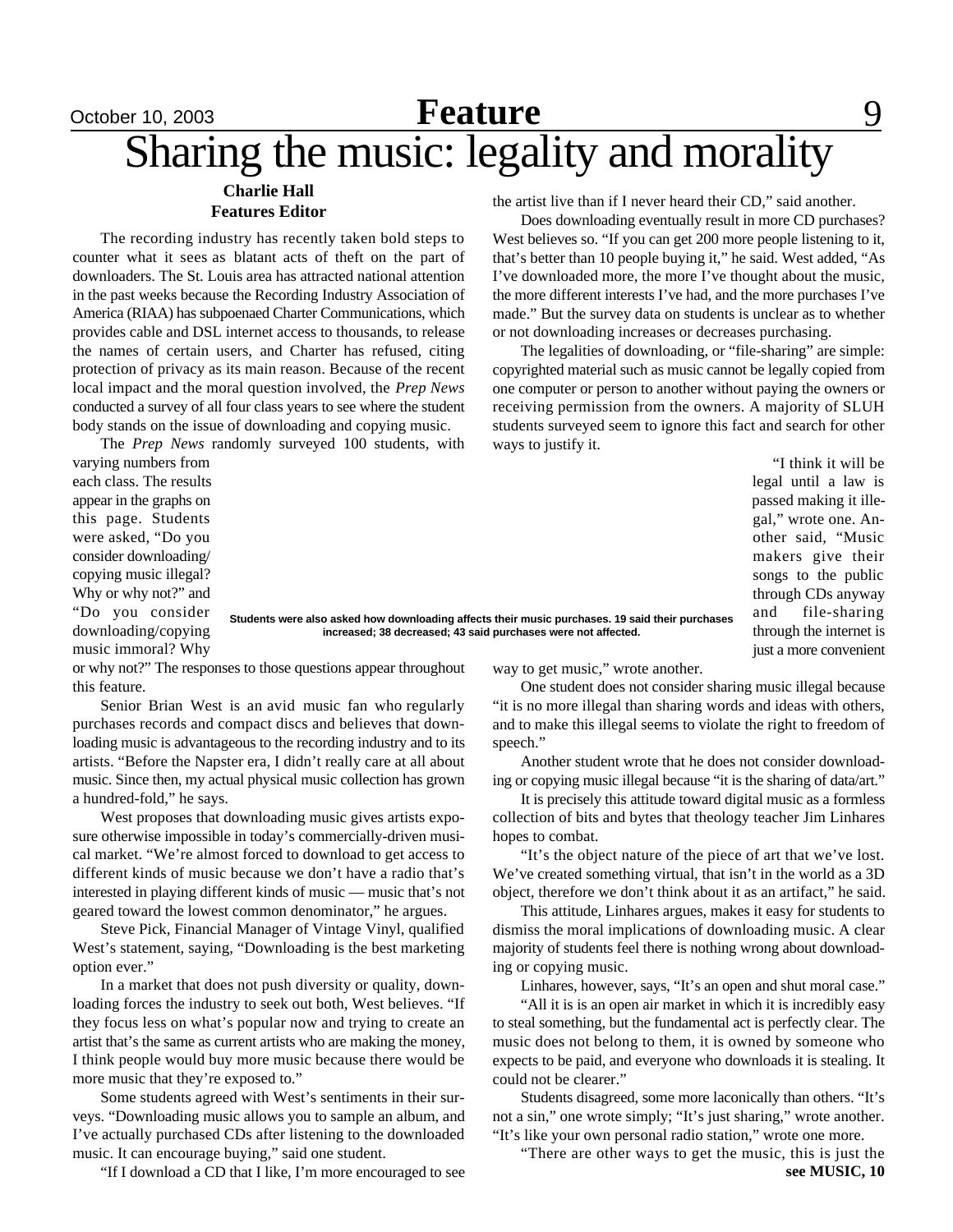# **USIC**

have a problem with it is because it would mean they would have to stop doing it, and if they look around the moral context, everyone is doing it and that reassures them that it must not be wrong." (from 9)

Many used the RIAA's high prices to justify their actions. "I've been screwed and I want to screw them," said one.

"I don't think stealing from rich music executives at Sony is very immoral," wrote another student. One student said, "It is immoral, but so is charging \$20 for a CD that costs a few cents to make." "Music is an art that should be shared, not sold," said another.

Linhares counters by saying that most people lack the perspective and understanding to say that CD prices are too high and that in a free market companies are able set prices wherever they want. "(Unfair prices) is an argument people use to comfort themselves and say that downloading is okay."

West insists he downloads to sample an album. "CDs are expensive, so I'm going to download to figure out if I'm going to like it," he said.

Pick provided the *Prep News* with a letter other members of the record business sent to congress during a recent debate over file-sharing. In the letter, Steve Riley, co-owner of an independent record store in Tempe, Ariz., wrote that, "The kids are still as hungry as ever for music, they just can't afford to pay the inflated prices...as a result, most of them feel that they are justified in going on the Internet and satisfying their musical needs."

In response, Pick says that Vintage Vinyl "sets its prices based on what we have to pay to get (the CDs) in the store."

Some students agreed with Linhares' point of view.

"(Downloading) is immoral," wrote one student. "It involves taking music without paying for it. If I had a band, I certainly wouldn't want people to take my hard work for free."

"I do consider it illegal due to the fact that the music doesn't belong to me!" said one. "It is technically stealing," wrote another, "It is the artist's own work," wrote one student, "and they deserve to be paid."

One student expressed uncertainty on the issue: "It's a gray area...I think stealing is wrong, but I don't know if downloading is stealing."

Linhares tries to clear up this uncertainty: "It's like the analogy of the grape and the grocery store. Is it wrong to take the grape from the grocery store? It is small, but if everyone plucked the grapes from the shelves, one at a time, you'd have a pretty awful-looking produce section. Someone picked them, someone carted them into the store, and somebody expects to be compensated."

West argues otherwise. He says, "I don't think it's as clearcut a moral issue as some would say. Stealing is immoral, yes, but, in the end, through downloading new music, and then buying new music, I feel that I'm helping the artist more than if I wasn't."

The sales numbers do seem to support the view that down-

loading leads to increased music sales. Pick said that, while it may not indicate a direct correlation, "the heyday of downloading via Napster actually coincided with our best sales years." He continues, "From our point of view, attempts to crack down on (downloading) have contributed to the sales decline."

Pick admits that other factors, such as the economic recession in recent years on top of a general recession in the Delmar Loop, have contributed to the recent decline as well.

Linhares believes that not only do all the arguments for music downloading and copying fall apart morally in the end, but that downloading music is an active evil in society that hurts the downloaders and the artist beyond the legalities.

He says, "In the cyberworld, everything is available, and your mind can be on four or five things at once. It's not a manageable way to live.... Cool and appropriate living is kind of calm, one thing at a time, focused, deep enjoyment."

He continues, "Now, you can own the universe of music for nothing. People now feel entitled to everything for nothing. We want ultimate availability to everything, and as a result of that, what do we actually appreciate? We acquire everything, and what's lost in that is the celebration of one individual thing at a time. And what's also lost is the connection with the artist."

West remains unsure on the morality of downloading. "I agree over the copyright laws," he said, "but I just don't think I'm taking anything away from the artists because I go out and buy music."

Seven students out of 100 wrote that they have downloaded songs on SLUH computers. With SLUH's new CD-writer equipped computers in the computer lab, downloading songs and copying CDs "will definitely be an issue," said Technology Consultant Tim Rittenhouse, "It's an investigation as to what the solution is."

Rittenhouse said that the best solution is "to teach that it's something that shouldn't be done." Other solutions such as installing software to prevent CD copying, allowing only authorized users to install software, or keeping "extreme vigilance"over all 350 computers, are impractical, and "the school is not prepared" to follow those options, according to Rittenhouse. He acknowledges that "it is a difficult battle...and we'd like to teach students responsibility no matter what they do."

All the arguments and disagreements are "complete baloney" to Linhares. He encourages students who are downloading and copying CDs to question their actions. "Where on the hierarchy of bad things does this rank—is it a first order moral issue? Well, maybe not. But since it's one that a lot of these guys are involved in, it's therefore an important one for them to try and get right."

He continues, "The industry is losing millions of dollars. There are people who are stealing their property, what could be clearer? But we don't want to think about it that way because it makes ordinary people out to be doing something wrong. And it's a pain in the butt because then you have to go back and say 'Gosh, I gotta stop this.' But, you kind of do."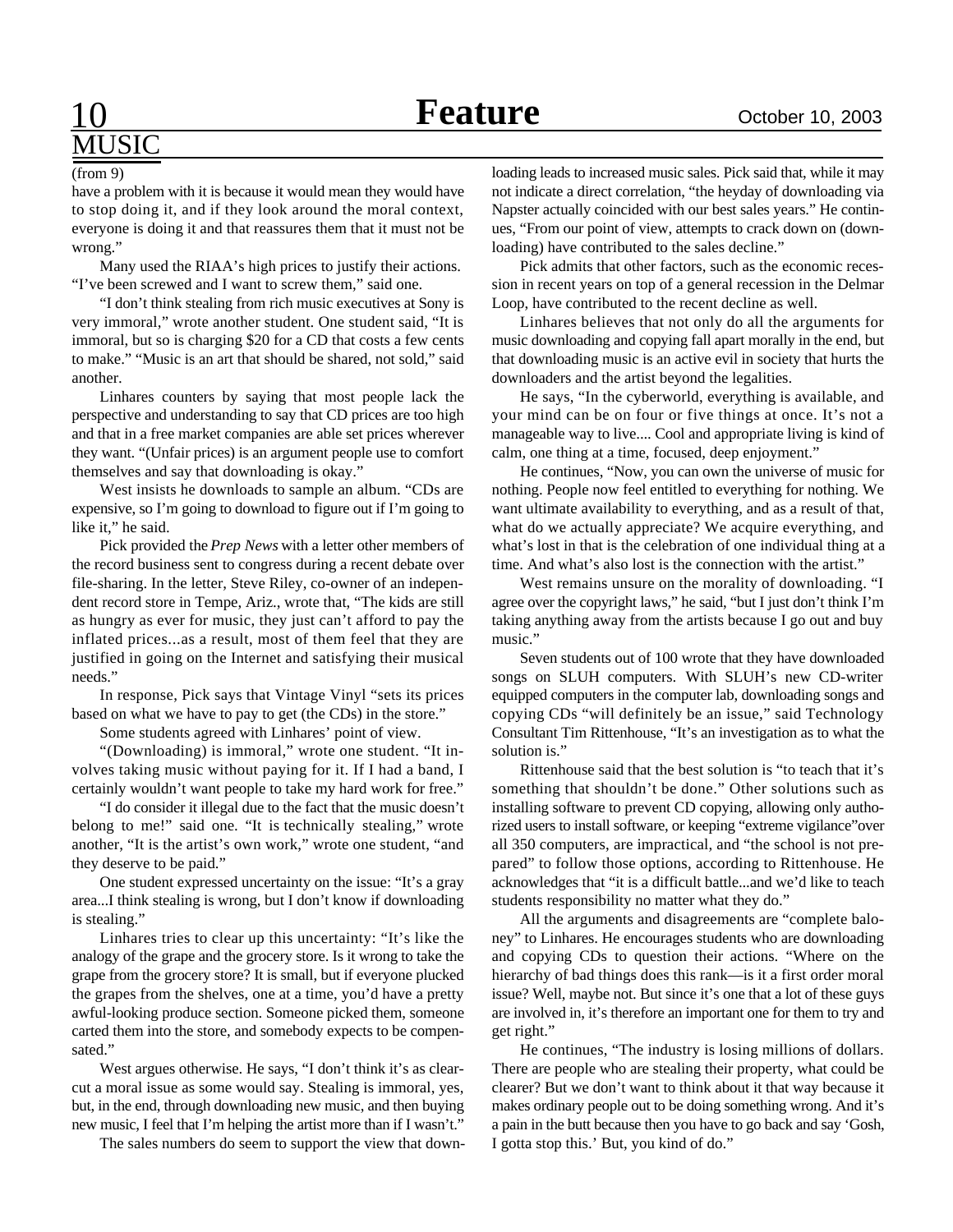# HWY 67

## $(from 5)$

ter on their own 40 with less than five minutes left, junior quarterback Matt Behr began to heat up. Behr had started the night cold, but that was all about to change.

Behind the smooth outside running of sophomore running back Stephen Simmons and the overpowering running of his classmate Chris Hoffman, the Jr. Bills brought the ball down into Vianney's red zone. Behr took care of the drive from there, lobbing the ball up into the back of the end zone from five yards out.

Junior receiver John Warner leapt up and brought the ball down in the end zone for six points. Simon added the extra point to tie the score at seven with only 46.5 seconds remaining in the half.

Looking to end the half with momentum and a tie score, the Jr. Bills squibbed the kick and Vianney took over. Vianney, however, had other ideas in mind. On second down from Vianney's 46, Holland beat the Jr. Bills' coverage and ran down the sideline for a 54-yard touchdown reception. The Griffin extra point attempt failed, and the Jr. Bills went into the locker room trailing, 13-6. It was the first time this year the Jr. Bills have headed into the locker room losing.

"You always are concerned when something like that happens," Kornfeld explained. "A little air goes right out of you." Kornfeld stressed that the team could put that behind them and that they were only a touchdown and extra point away from the lead.

Any momentum the Jr. Bills lost during halftime was negligible. After a SLUH drive that didn't yield any points, captain Brent Harvey intercepted a Vianney pass and took the ball back to the Vianney 37. Simmons and Hoffman once again brought the ball into the Vianney red zone, and Behr again put the ball in Warner's hands in the end zone. The referees, however, threw a yellow hankie on SLUH, and the ball was brought back to the 31. After a completion to junior tight end Matt Herzberg, Simon attempted a 27-yard field goal. He missed, and Vianney took posession of the ball.

The SLUH defense stopped the

Vianney offense in four plays and forced them to punt. The Jr. Bills took possession at their own 23 and marched down the field. Behr and speedy junior receiver Ryan Morgan had narrowly missed long

receptions twice before, but they finally connected for a 32-yard reception. The Vianney cornerback committed defensive pass interference, but that didn't matter; Morgan still came down with the catch at the Vianney 31.

A few plays and penalties later, SLUH was on the Vianney 40 when Morgan again streaked down the sideline. Behr threw the ball right into his hands while the cornerback wrapped Morgan up as he leapt for the ball. As he landed, however, Morgan broke free and sprinted into the end zone. Simon kicked the extra point through the uprights for a 14-13 lead.

The Jr. Bills had applied pressure on Vianney and didn't let up for the rest of the game.The Brickwallbills again stopped Vianney and took possession at Vianney's 41 at the beginning of the fourth quarter. With third and twelve, Behr again connected with Morgan down the sideline, this time for a 35-yard touchdown pass, despite the fact that Morgan was pushed back as he made the catch.

"They put their best (cornerback) on (Morgan) and he still beat him," Kornfeld said of Morgan's second touchdown.

With less than nine minutes remaining, all the Airattackbills had to do was hold Vianney. The two teams traded possessions for the next few minutes, but with one minute left and trailing 21-13, Vianney took the ball down to SLUH's 17. Vianney moved the ball even closer to six points, and with less than forty seconds left, halted on the 6.

After the quarterback was brought down for a loss, the clock kept running, and Vianney had time left for one more play.Captain and linebacker Jeff Howenstein stepped up and made a big play, intercepting Vianney's last shot at the endzone and sealing the game.

Understandably, Kornfeld was somewhat concerned as Vianney drove. "Our kids responded," he said. "They stepped up, put some pressure on the quarterback,

forced him into a bad play, and we got the pick."

The passing game took off, as Behr was 8-15 for 132 yards and three touchdowns. He finished the game completing seven of his final nine passes. Kornfeld said, "I think Matt's feeling more comfortable, and we gave him a little more time to throw the football... (This was) Morgan's first time playing on the offensive side of the ball for us, he came up with a couple big receptions that were key."

Simmons finished the night with 94 yards on 17 carries, while Hoffman ate up 62 yards on 16 touches.

Kornfeld summed up the game, saying, "I was very pleased with the way we moved the ball. I was extremely happy with just about every phase of the game."

Howenstein led the team with eleven tackles and three assists, while fellow captain and linebacker John Block was close behind with eight tackles and two assists. The defense held Holland to under 100 yards rushing.

Looking for their third MCC win, SLUH takes on their counterparts from west county, 0-5 DeSmet. Kornfeld stresses that DeSmet's record can be deceiving: "They've been in every one of those games... They're physical, they've got nice size. How they're 0-5 with what they put out there talent-wise is hard to figure because they're a lot more talentedlooking ball club than what their record is showing"

The Jr. Bills look to gain momentum and increase their record to 5-1 tonight. The game begins at 7:00 p.m. at DeSmet.

# *PN*NIGHTBEAT

# **Cross country places sixth at Metro Invitational**

Yesterday evening, the cross country team finished sixth at the Metro Invitational at Jefferson Barracks Park. The team placed ten points behind the third place team, Chaminade, meaning that the competition was extremely close. John Oliver led the varsity team with a 20th-place finish and a time of 17:43. In the junior varsity race, the team placed third.